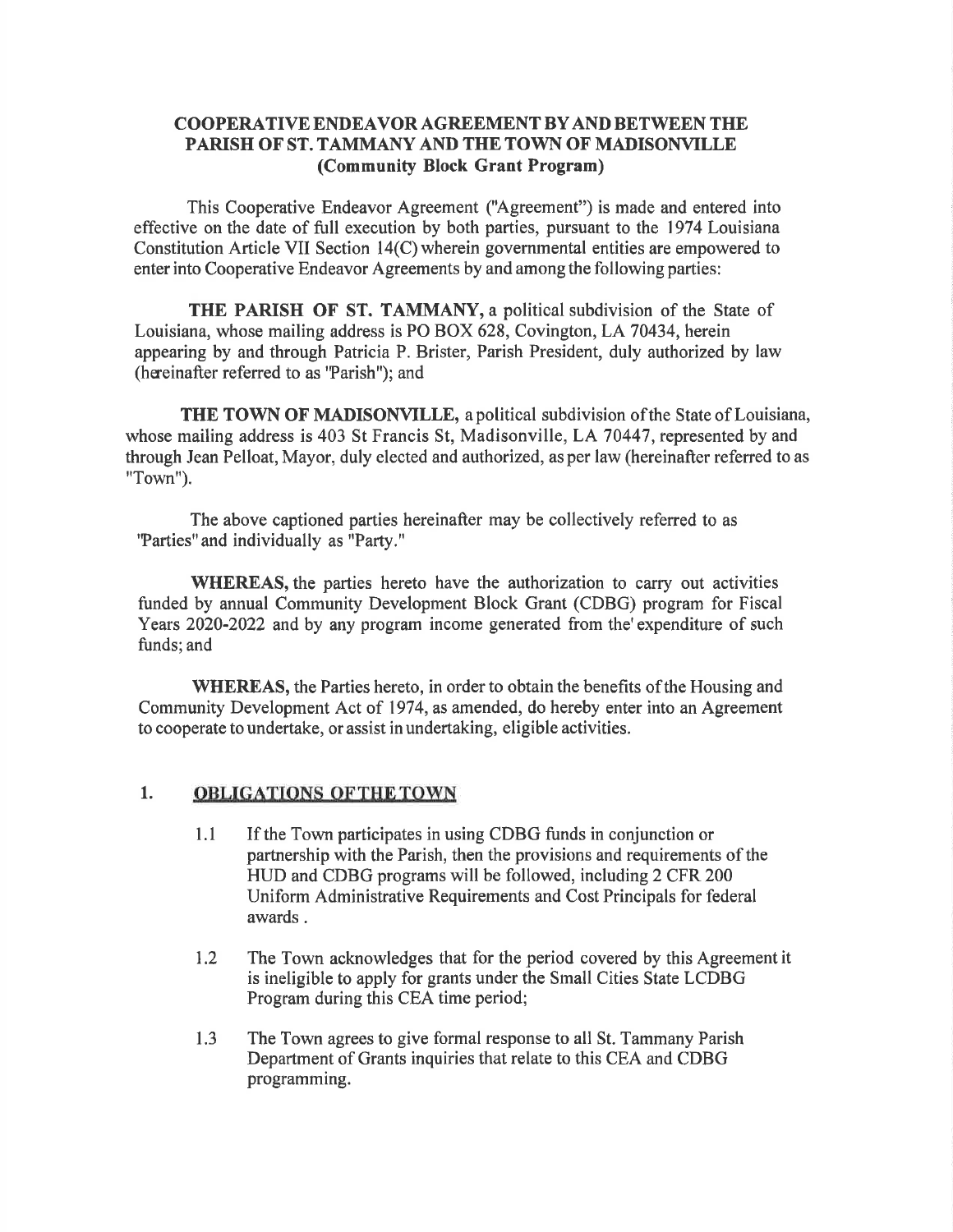### 2. OBLIGATIONS OF THE PARISH

- 2.1 St. Tammany Parish agrees to solicit input for available CDBG funding for approved activities (or in support of activities) provided the Town agrees to comply with HUD regulations and the aforesaid provisions.
- 2.2 St. Tammany Parish, in collaboration with the Town, will develop eligible CDBG activities and projects to be carried out within the Town, but cannot guarantee their funding. St. Tammany Parish is responsible for submitting the Consolidated Plan and all annual Action Plans and arnendments to HUD.
- 2.3 St. Tammany Parish shall administer the CDBG activities in the Town unless otherwise provided under a sub-grantee Agreement as set forth in 24 cPR 570.503.
- Upon notification by HUD of the Urban County 3 year Qualification Notice for the next qualification period, St. Tammany Parish will notify the Town in writing of its right to continue participation or not to participate. The Town agrees to reply timely and in writing to St. Tammany Parish if it chooses to exercise its right. 2.4

### 3. TERMINATION AND BINDING NATURE

- 3.1 This Agreement remains in effect until the CDBG funds and program income received with respect to activities carried out during the three-year qualification period for Fiscal Years 2020-2022 are expended and the funded activities completed.
- 3.2 The term of this Agreement shall be for the federal Fiscal Years 2020-2022, which begins October 1, 2019.
- 3,3 Authorized Representation: Each representative herein warrants that he has the requisite authority and permission to enter, sign and bind this office.

IN WITNESS WHERE OF, the Parties have caused this Agreement to be duly executed in multiple originals by the hereunder signed officers, each in the presence of ' the undersigned two (2) competent witnesses in St. Tammany Parish, State of Louisiana, as of the dates set forth, below after diligent readingofthewhole, in various counterparts.